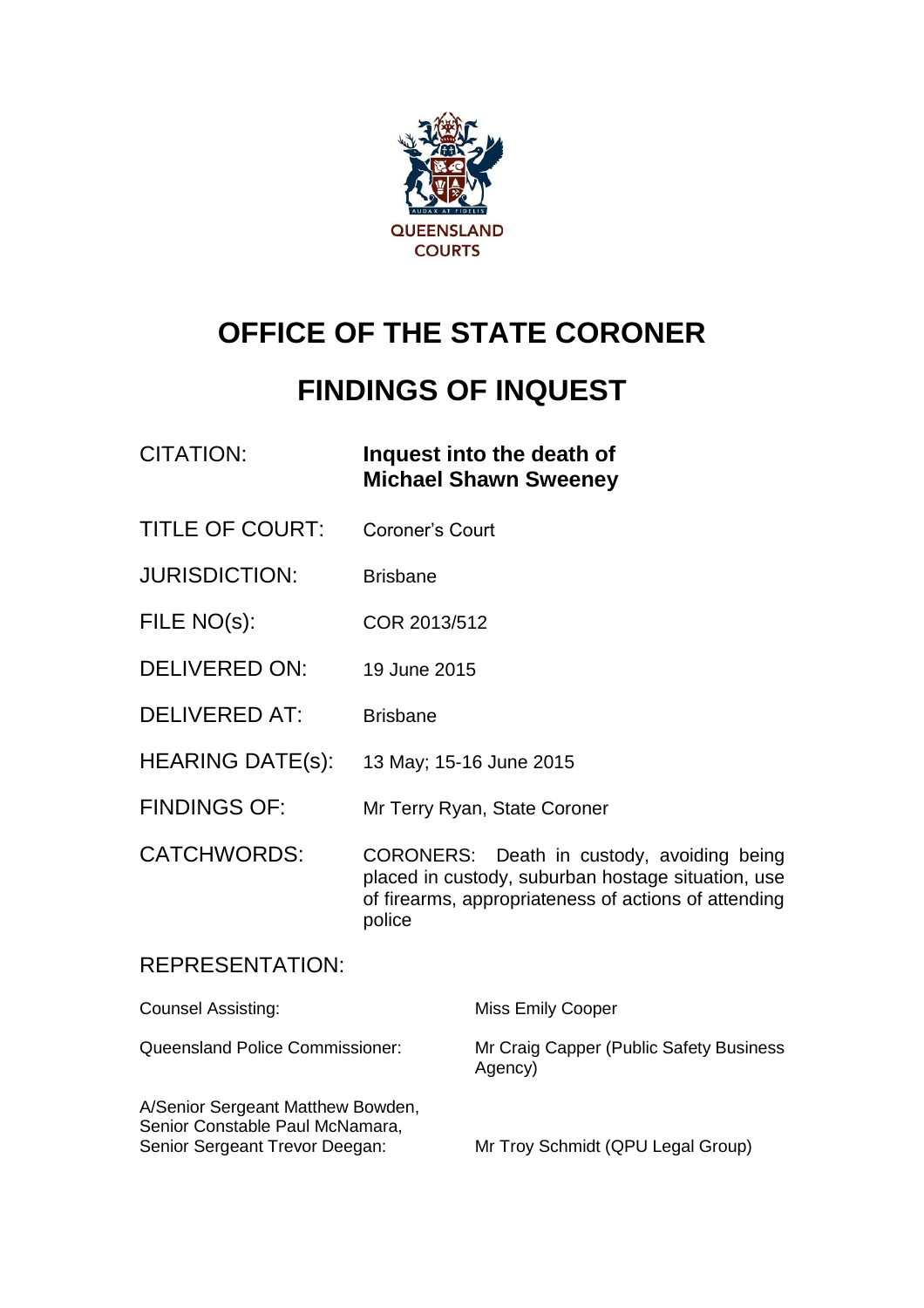| <b>Contents</b>                                         |  |
|---------------------------------------------------------|--|
|                                                         |  |
|                                                         |  |
|                                                         |  |
|                                                         |  |
|                                                         |  |
|                                                         |  |
|                                                         |  |
|                                                         |  |
|                                                         |  |
| Adequacy of Ethical Standards Command investigation  12 |  |
|                                                         |  |
|                                                         |  |
|                                                         |  |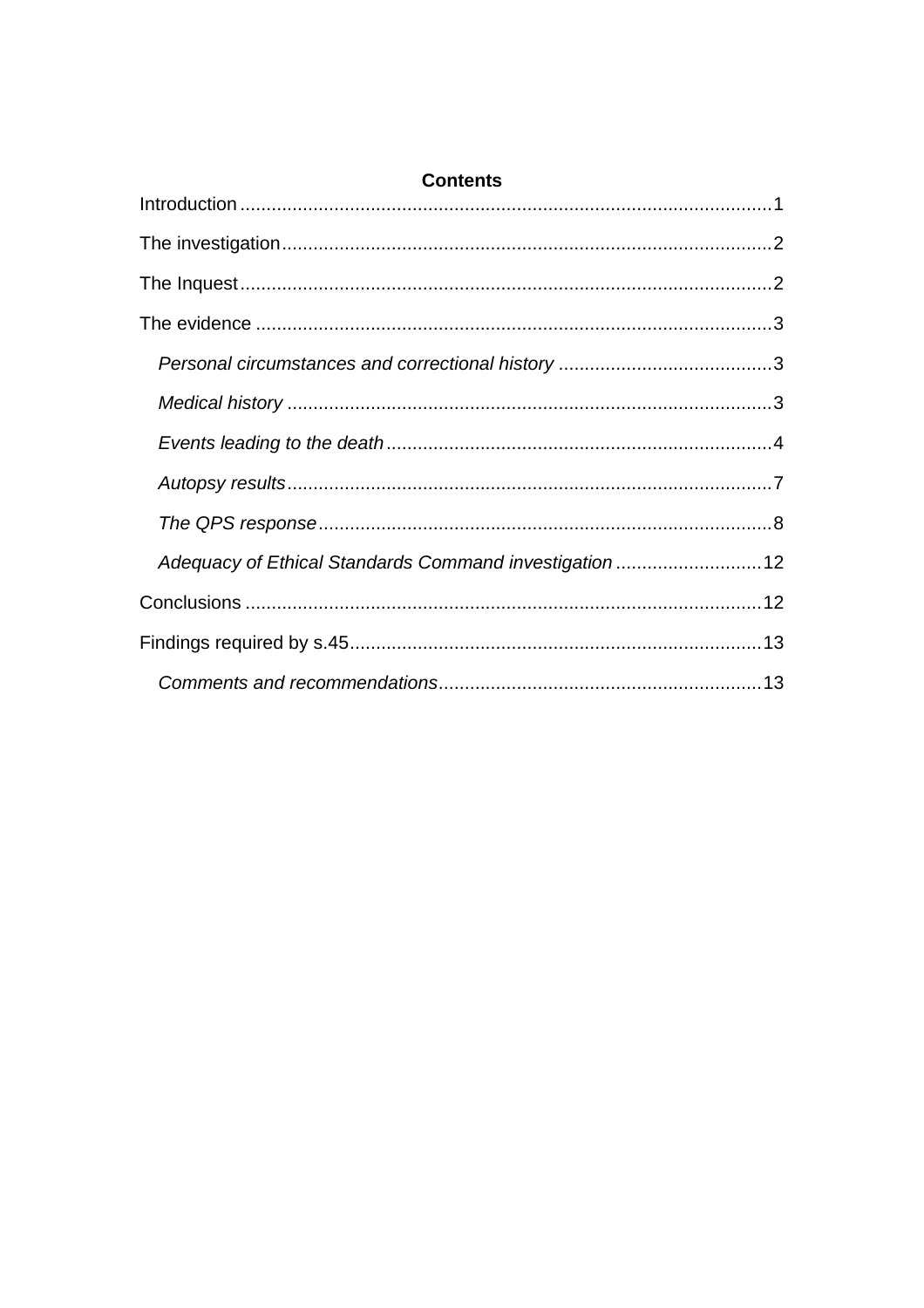### <span id="page-2-0"></span>**Introduction**

At the time of his death on 8 February 2013, Michael Shawn Sweeney, aged 42, was on parole. He had been released from prison just over a month earlier. His relationship with partner Angela Sands had recently deteriorated. They were not living together and she had obtained a Domestic Violence Order (DVO) under the *Domestic and Family Violence Protection Act 2012*.

On the morning of 8 February 2013, Mr Sweeney went to Ms Sand's home at 14 Akuna Way, Mango Hill. He wanted to see William, their six month old son. He said that he would leave after spending some time with William. Ms Sands called her sister, Kylie Vandenburg and she quickly went to the home with her partner, John Chester. While at the residence, Ms Vandenburg called the police, staying on the line to them as events unfolded.

While Mr Sweeney was holding William, he went over to his carry bag and retrieved a sawn-off rifle. He then gave William back to Ms Sands, who retreated to one of the bedrooms in the home. She stayed there, along with her teenage son and Ms Vandenburg.

Mr Sweeney then threw the keys to Ms Sands' vehicle to Mr Chester and requested that he drive. As both men exited the residence Mr Sweeney was holding the gun to the left side of his head. Police officers were in attendance and were establishing outer and inner cordons around the property.

Mr Chester entered the driver's seat of the vehicle, while Mr Sweeney entered the front passenger seat. Police approached the vehicle and yelled at Mr Sweeney to 'drop the gun'. Police were approximately 10m from the vehicle when Mr Sweeney shot himself through the right side of his head.

Police approached the vehicle and attended to Mr Sweeney. The Queensland Ambulance Service (QAS) was called at 12:03pm. Mr Sweeney was en route to the Royal Brisbane and Women's Hospital when he was pronounced deceased by an attending paramedic.

These findings:

- confirm the identity of the deceased person, how he died, the place and medical cause of his death
- clarify the circumstances leading up to the death
- consider the appropriateness of the actions and decisions made by the attending police in the immediate lead up to the death
- Consider the adequacy of the police investigation into the death.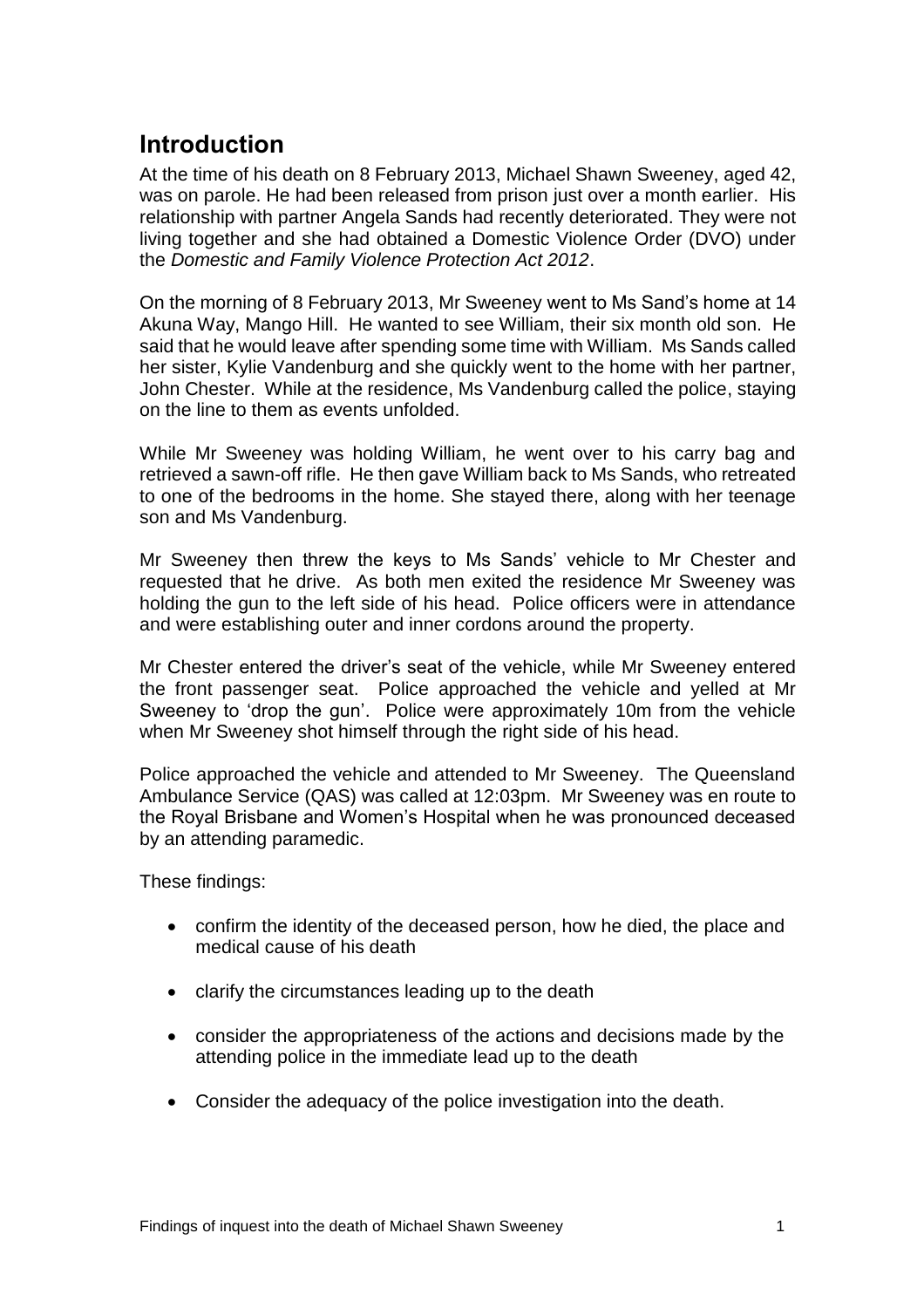## <span id="page-3-0"></span>**The investigation**

An investigation into the circumstances leading to the death of Mr Sweeney was conducted by Inspector Dale Frieberg from the Queensland Police Service (QPS) Ethical Standards Command (ESC).

Upon being notified of Mr Sweeney's death, the ESC attended and an investigation ensued. The investigation was informed by statements and recorded interviews with:

- police officers involved;
- attending QAS staff;
- persons who were inside the residence in the lead up to the death;
- neighbours of the residence; and
- Mr Sweeney's next of kin.

Relevant sections of the QPS Operational Procedures Manual were examined. Forensic analysis was conducted and photographs were taken. All of the police investigation material was tendered at the inquest.

An external autopsy examination with associated testing was conducted by Forensic Pathologist, Dr Philip Storey. Further photographs were taken during this examination.

I am satisfied that the investigation was thoroughly and professionally conducted and that all relevant material was accessed.

### <span id="page-3-1"></span>**The inquest**

Mr Sweeney's death was reported as a death in custody under the *Coroners Act 2003*. He died while he was trying to avoid being put into custody. In those circumstances an inquest must be held.

An inquest was held in Brisbane on 15–16 June 2015. All of the statements, records of interview, photographs and materials gathered during the investigation were tendered at the inquest.

Counsel assisting, Miss Cooper, proposed that all evidence be tendered and that oral evidence be heard from the following witnesses:

- Inspector Dale Frieberg;
- Angela Sands;
- John Chester;
- Kylie Vandenburg;
- A/Senior Sergeant Matthew Bowden;
- Senior Constable Paul McNamara;
- Senior Sergeant Trevor Deegan;
- Gary Blizzard.

I consider that the evidence tendered in addition to the proposed oral evidence was sufficient for me to make the necessary findings under the *Coroners Act 2003*.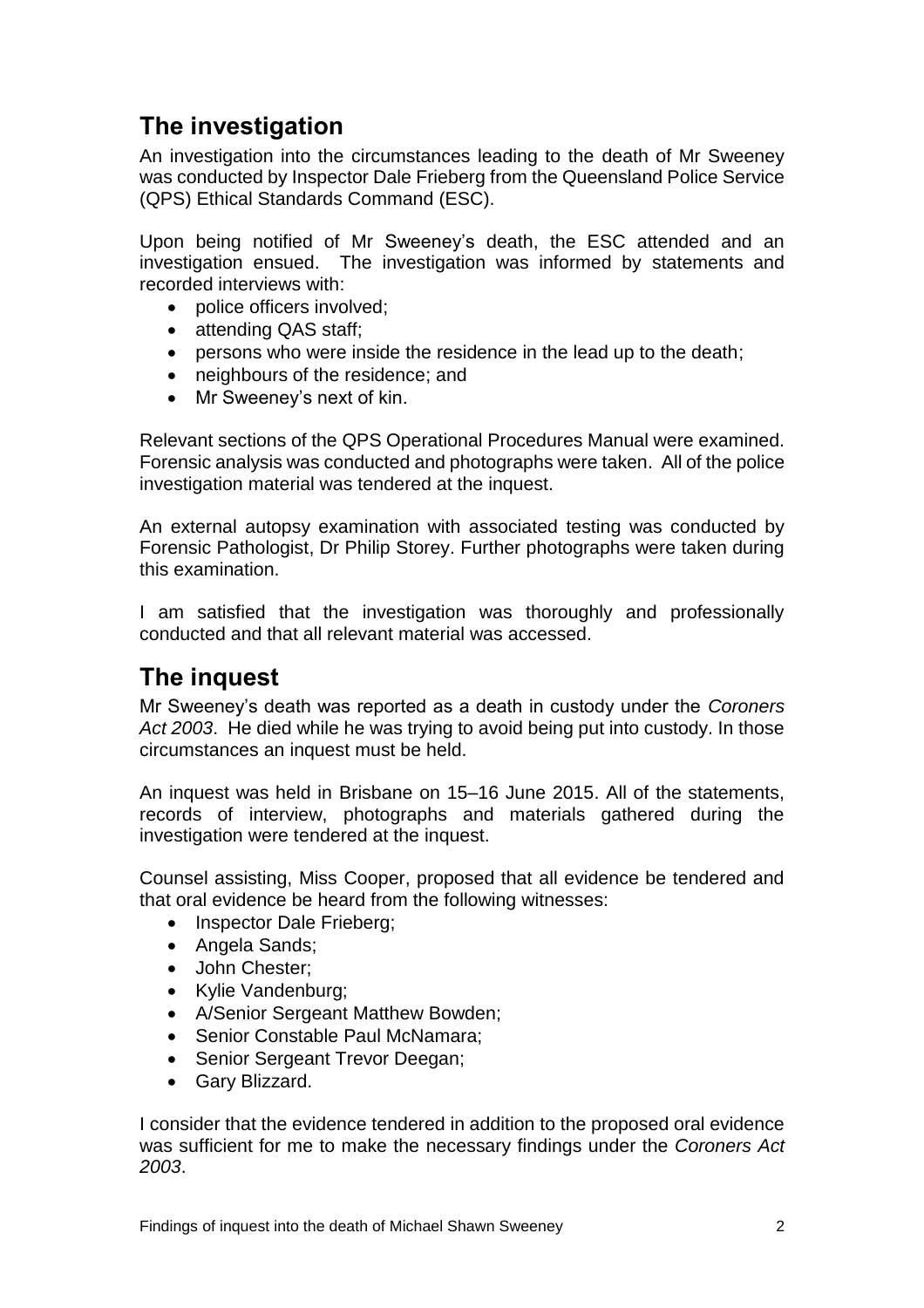## <span id="page-4-0"></span>**The evidence**

#### <span id="page-4-1"></span>*Personal circumstances and correctional history*

Michael Sweeney was born in Brisbane, Queensland on 26 May 1970. He was one of five children. His parents separated in the early 1980s and he lived with his siblings and his father, John, in Brisbane's northern suburbs.

Mr Sweeney's criminal history in Queensland began in 1985, when he was charged with murder, together with his brother and his mother. In 1986, he was convicted of manslaughter and served 2 years in a juvenile detention centre under a care and control order. Sadly, his mother committed suicide upon her release from prison in 2005.

From that time, Mr Sweeney spent most of his life in and out of prison on offences including dangerous operation of a motor vehicle causing grievous bodily harm, and property related offences. In October 2008, he was sentenced to seven years and six months imprisonment for the offences of burglary with violence whilst armed and in company, and armed robbery in company with wounding.

Mr Sweeney was released on parole in 2011, and subsequently began working for his father in Mackay. He also commenced a relationship with Angela Sands at around this time. Ms Sands said that she had known Mr Sweeney for approximately seven years before they commenced their relationship. They had one child together, William John Edward Sweeney, who was born on 15 July 2012. Mr Sweeney also had three adult children from previous relationships who did not live with him.

In late 2012, Mr Sweeney breached his parole after failing a urine test. As a consequence, he was returned to prison for 28 days and was released on parole on 3 January 2013.

#### <span id="page-4-2"></span>*Medical history*

The information relating to Mr Sweeney's medical history was mostly provided by his father, John Sweeney who attended over both days of the inquest. His interview with police was tendered and it was deemed unnecessary for him to give oral evidence. In his interview he confirmed that Michael had commenced taking drugs, including ecstasy, when he was in his mid-twenties. He believed Michael was taking drugs again in the lead up to his death. Michael did not consume alcohol or take other medication.

John Sweeney suspected his son had medical problems which developed as a result of his lengthy periods of imprisonment. He believed that Michael was becoming more psychotic and suspected he may have suffered schizophrenia (his mother was a diagnosed schizophrenic).

John Sweeney believed Michael was unable to with cope everyday life when he was released from the prison system. He struggled to reintegrate into the community after having everything done for him in prison. Mr Sweeney voiced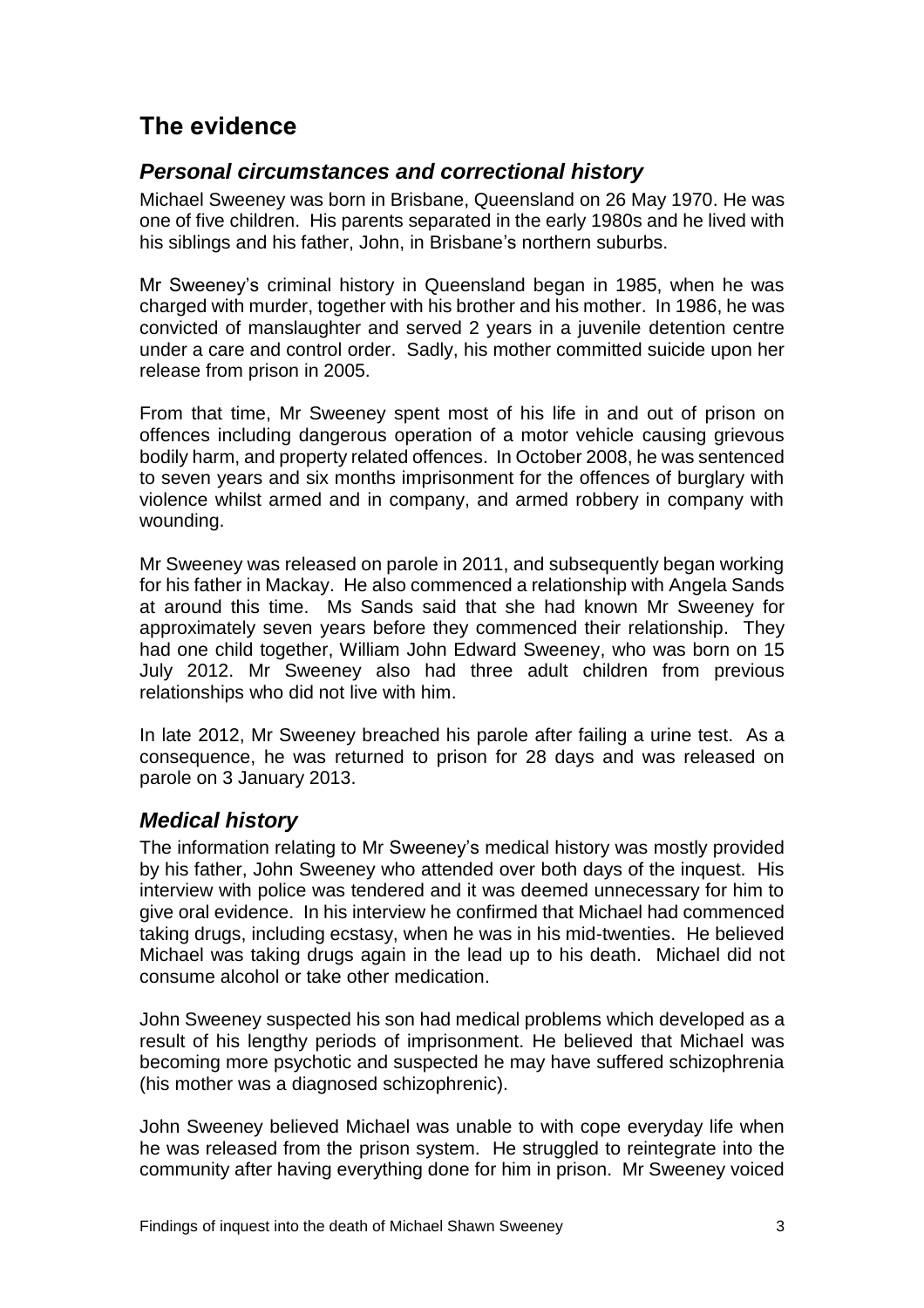his concern to me at the conclusion of the inquest that Michael's parole officer could have referred his son for treatment at an earlier time.

John Sweeney indicated he had spent many hours talking to Michael who repeatedly told him he would 'never do what his mum did to them' and commit suicide, but he did also say he would never go back to jail.

In the course of the coronial investigation I was provided with evidence confirming that, on 10 January 2013, Mr Sweeney had presented to his parole officer in an upset state. Discussions were held in relation to Mr Sweeney attending his general practitioner to seek a referral under a mental health care plan. This referral would allow him to access counselling through Medicare. Mr Sweeney was to have been referred to a forensic psychologist for assistance in the areas of relapse prevention, relationships, parenting and historic family matters.

Unfortunately, he had not accessed these services at the time of his death. Michael was not otherwise receiving any ongoing medical treatment in the lead up to his death.

#### <span id="page-5-0"></span>*Events leading to the death*

On 3 January 2013, Mr Sweeney was released from prison on a parole order. He was residing with his father at Narangba, north of Brisbane.

At the inquest I heard evidence from Mr Sweeney's ex-partner, Angela Sands. She said the relationship with Mr Sweeney had started to deteriorate following the birth of their son in July 2012 when Mr Sweeney appeared to become isolated from the rest of the family. He was missing his older children and started using amphetamine with increasing frequency.

She had ended the relationship during Mr Sweeney's final period of incarceration, asking him to move out so he could 'get himself sorted out'. However, she visited him twice during this period and would still accept phone calls from him. Ms Sands gave evidence to the effect that, upon his release from prison, she and Mr Sweeney would try and work things out. She accepted in her evidence that Mr Sweeney would have held some hope that they might get back together.

However, it is apparent there was a further breakdown of the relationship with Ms Sands, resulting in Ms Sands obtaining a DVO. The order contained restrictions on Mr Sweeney contacting Ms Sands or her children, including six month old William. Additionally, Mr Sweeney was restricted from approaching Ms Sands or her place of residence at 14 Akuna Way Mango Hill.

Ms Sands gave evidence that despite the conditions of the order, she had met with Mr Sweeney on a couple of occasions in public places so he could see William. Ms Sands confirmed that Mr Sweeney was at her house on the night before his death, and she had met up with him in the days before that as well.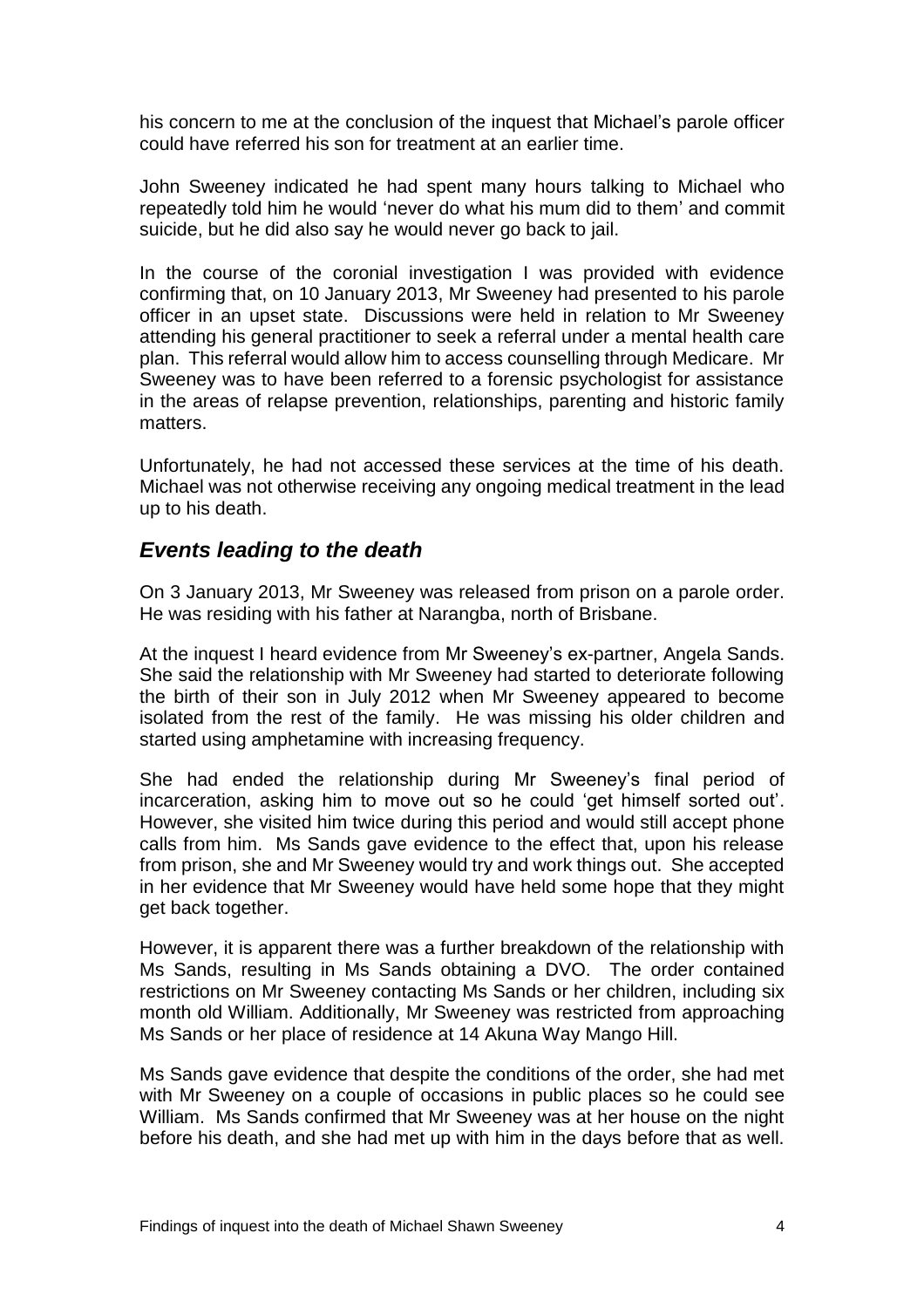She described that visit as 'good' and she did not feel any concerns about his presence.

The night before his death, Mr Sweeney had phoned Ms Sands, asking for a lift to an address at Lawnton. Ms Sands agreed to provide the lift, and told police in her interview that during the drive Mr Sweeney sought information from her about whether they were going to get back together. There was some discussion about where to drop Mr Sweeney, before Ms Sands drove him back to her place.

Ms Sands gave evidence that her sister, Kylie Vandenburg and partner, John Chester were staying with her at that time. Mr Chester confirmed to the inquest that he saw Mr Sweeney take what he assumed was 'speed' on this particular night. Ms Sands recalled that there was some talk about William, during which Mr Sweeney became upset. Ms Sands then gave him a lift to another residence and she said it was at this time that she saw Mr Sweeney had a gun which was in a bag. When she returned to her house she informed her sister of this.

On the morning of 8 February 2013, Ms Sands returned home from dropping her children at school when she received a number of phone calls from Mr Sweeney. She was able to ascertain from Mr Sweeney that he wanted another lift. Ms Sands then received a call from her teenage son's school, to say that her son was sick and needed to be picked up. On the return trip home from the school, her son took a call on her phone from an unidentified caller. The caller informed her son that Mr Sweeney was at the front of their house. Ms Sands then told her son that he should call the police when they returned to their home.

Upon returning home, Ms Sands gave evidence that she pulled into the driveway and observed a black bag at the front of the house on a bench, which she knew was Mr Sweeney's bag. She could not see Mr Sweeney and entered the house along with her two sons.

Ms Sands then saw Mr Sweeney sitting on a couch out the back of the house. Mr Sweeney said to Ms Sands that he wanted to see his son. Ms Sands gave evidence that she let him and he spent some time with William. Mr Sweeney then told her that he was going to leave and put William down. She went to lock the back door and told her older son to take William to the bedroom.

Ms Sands said that she then managed to get Mr Sweeney to head out the front door, after which she locked it behind him which seemed to agitate him. He said to her 'Ange, I want to show you something'. Knowing that the gun may have been in the bag, her response was 'no'. Ms Sands said she then called her sister who was at the nearby shops and warned them not to return to the home.

I heard evidence from Ms Vandenburg and Mr Chester; they both confirmed they had walked to the local shops that morning when they received a call from Ms Sands to say that she was heading to the school to pick up her son. They then received a further call from Ms Sands where she told them not to come back to the house and that Mr Sweeney was there. They could not recall which one of them took the second call, and it is unclear whether a gun was mentioned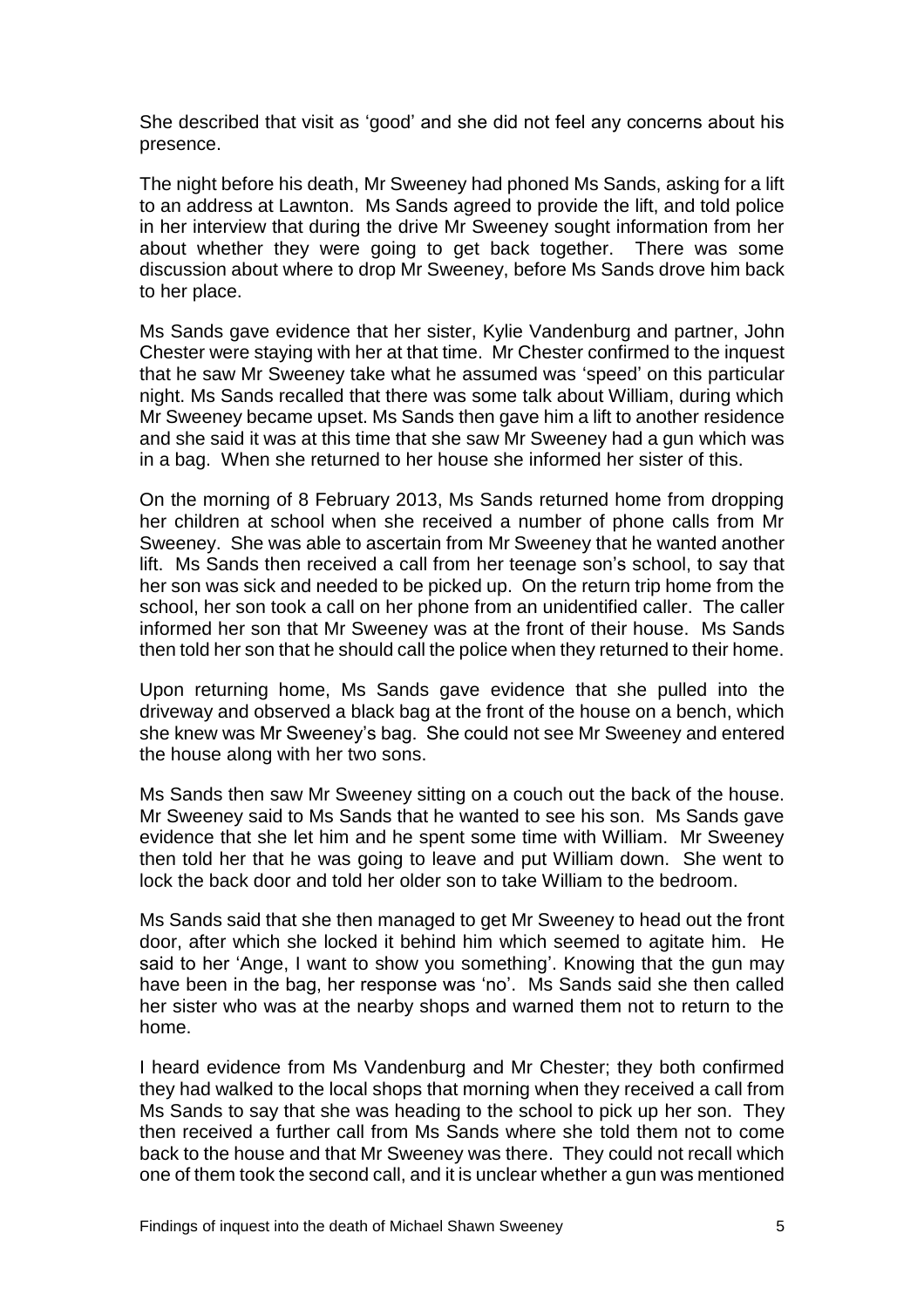at this time. Ms Vandenburg gave evidence that they returned straight to the house upon receiving this second call.

Ms Vandenburg and Mr Chester arrived home to find Mr Sweeney sitting on the bench at the front of the house. He seemed calm at that time and told them that Ms Sands would not let him back in the house. Ms Sands let her sister and Mr Chester inside, but Mr Chester gave evidence that he stayed outside and spoke to Mr Sweeney saying words to the effect that this was not the best way to go about getting what he wanted. I am satisfied that by this stage Ms Sand's older son was inside the house and had already made, or was making, the first 000 call to police.

Mr Sweeney then came back into the house with Mr Chester. He brought his bag with him. He said that his phone needed to be recharged so that he could call someone to collect him.

Ms Vandenburg called 000 after going to the bedroom with William and Ms Sand's older son. By this stage, Mr Sweeney was becoming aggressive towards Ms Sands, she confirmed in her evidence that he was calling her a slut and a whore.

At some stage, Ms Vandenburg was asked by the police on the phone to confirm whether there was a gun. It is unclear whether she or Mr Chester checked Mr Sweeney's bag which had been brought inside by Mr Chester. Ms Vandenburg recalled that she had checked inside the bag, and Mr Chester recalled that he had checked inside the bag. Either way, the presence of a gun in the bag was confirmed, and Ms Vandenburg relayed this information to police on the phone.

Mr Sweeney's father queried at the inquest why the police did not instruct Ms Vandenburg or Mr Chester to remove the weapon. However, I consider that to do so while Mr Sweeney was in close proximity would have been likely to escalate his anger.

Ms Sands went down to the bedroom to collect William from her sister, at which point Mr Sweeney approached and took William out of Ms Vandenburg's arms. I am satisfied that the evidence supports that Mr Sweeney knew at this point that Ms Vandenburg was on the phone to the police. Evidence was heard at the inquest that she was describing his actions to the police in his presence, and he acknowledged this fact to Ms Vandenburg by calling her 'fucking scum' and saying words to the effect of 'thanks a lot'.

While still holding William, Mr Sweeney went back to his bag and Mr Chester recalled that he had William on his lap. He then gave William back to Ms Sands, and Ms Sands headed back down the hallway to the bedroom with Ms Vandenburg and her older son. Ms Vandenburg was still on the phone to police. They shut the bedroom door, placed furniture against it, and barricaded themselves in. They remained in this position until the conclusion of the event.

Mr Chester and Mr Sweeney remained out in the living/dining area of the house. Although there were no sirens, Mr Sweeney said that police were already there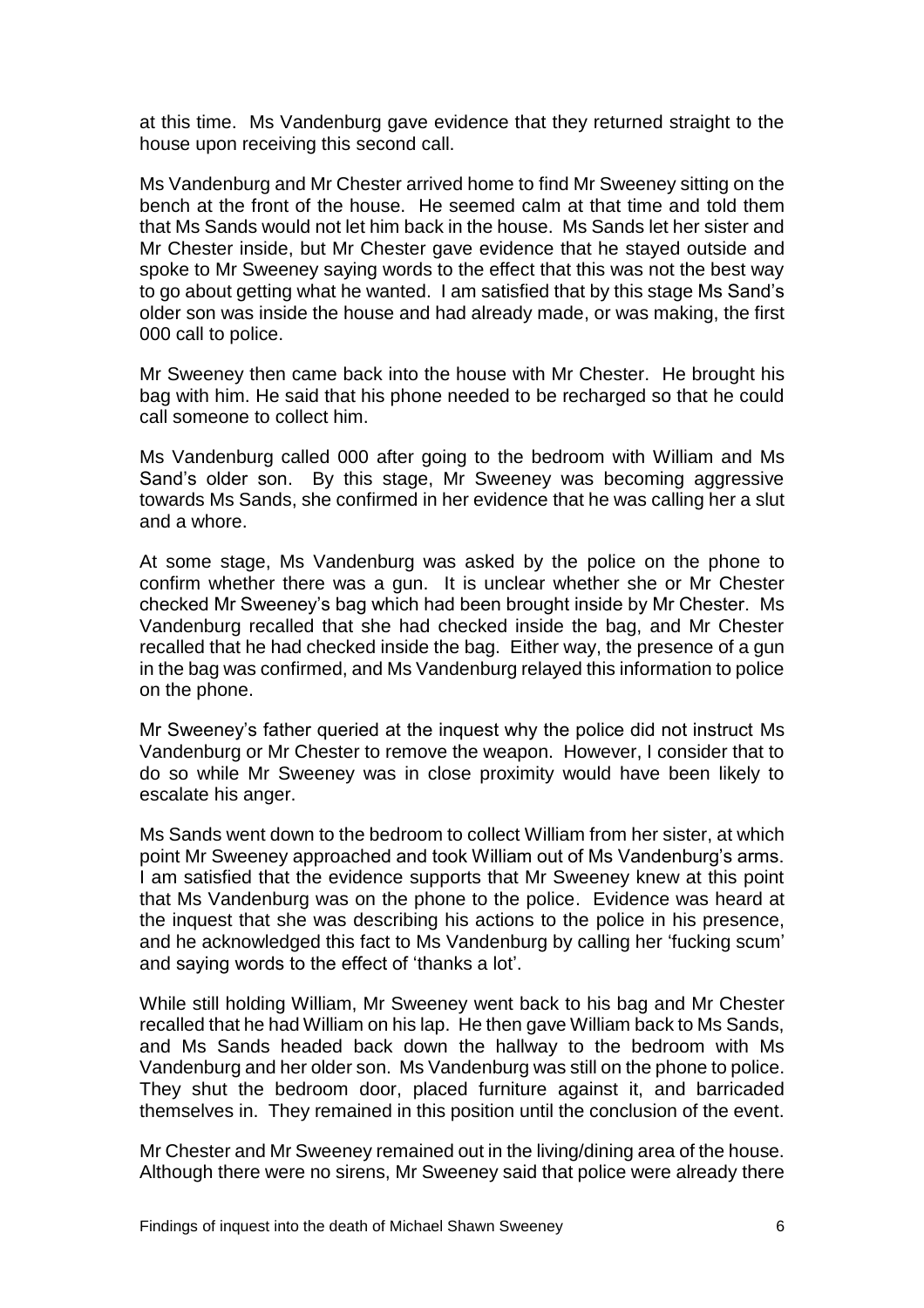and probably had the place surrounded. Mr Sweeney asked Mr Chester to find the keys to the back door, but Mr Chester recalled the keys could not be located. Mr Sweeney then said he was not going back to jail and he was going to shoot himself. Mr Chester gave evidence that Mr Sweeney, who appeared to be under the influence of drugs, put the gun to his head and pulled the trigger, but it did not work and seemed to misfire.

Mr Sweeney then told Mr Chester to go outside and tell the police he was not going to harm anyone but himself. I heard evidence that Mr Chester complied with this request, and when he returned inside, Mr Sweeney threw him the keys to Ms Sands' car. Both men walked outside, Mr Chester in front (wearing a red/maroon shirt) and Mr Sweeney behind him (wearing a black shirt). Mr Sweeney was holding the gun to his own head as they walked to the car.

Mr Chester entered the driver's seat of the car and turned on the ignition, and Mr Sweeney made his way around to the front passenger seat. Mr Sweeney was still holding the gun to his head. Once he was in the car, Mr Sweeney said to hurry up, and Mr Chester heard the gun misfire as it had before. Mr Sweeney then tried again, and the gun fired.

The QAS were called at 12:03pm, and Mr Sweeney was being driven down Akuna Way (en route to the RBWH) when he was pronounced deceased by one of the paramedics.

#### <span id="page-8-0"></span>*Autopsy results*

An internal examination was conducted by experienced Forensic Pathologist, Dr Philip Storey, on 11 February 2013.

Toxicology testing confirmed the presence of amphetamine at a level of 0.05mg/kg and methamphetamine at a level of 0.25mg/kg. The quantity of these substances in Mr Sweeney's system suggests he had ingested the drug in the form of methamphetamine. Dr Storey considered the levels of the drugs to be non-toxic.

External examination identified a single gunshot wound to the head with entry at the right temporal region together with a faint region of mildly split skin, where the projectile did not quite exit, at the left temporal region.

Internal examination and CT scan of the head identified a small circular entry wound at the right side of the head. This wound had characteristics of a contact range entry wound. The projectile entered the cranial cavity travelling right to left, slightly backwards and slightly upwards.

There was severe disruption to the substance of the brain particularly involving the base of the brain and the mid-brain with interruption to vital structures within the brain. In addition, there was severe injury to several of the major blood vessels that supply the brain with blood.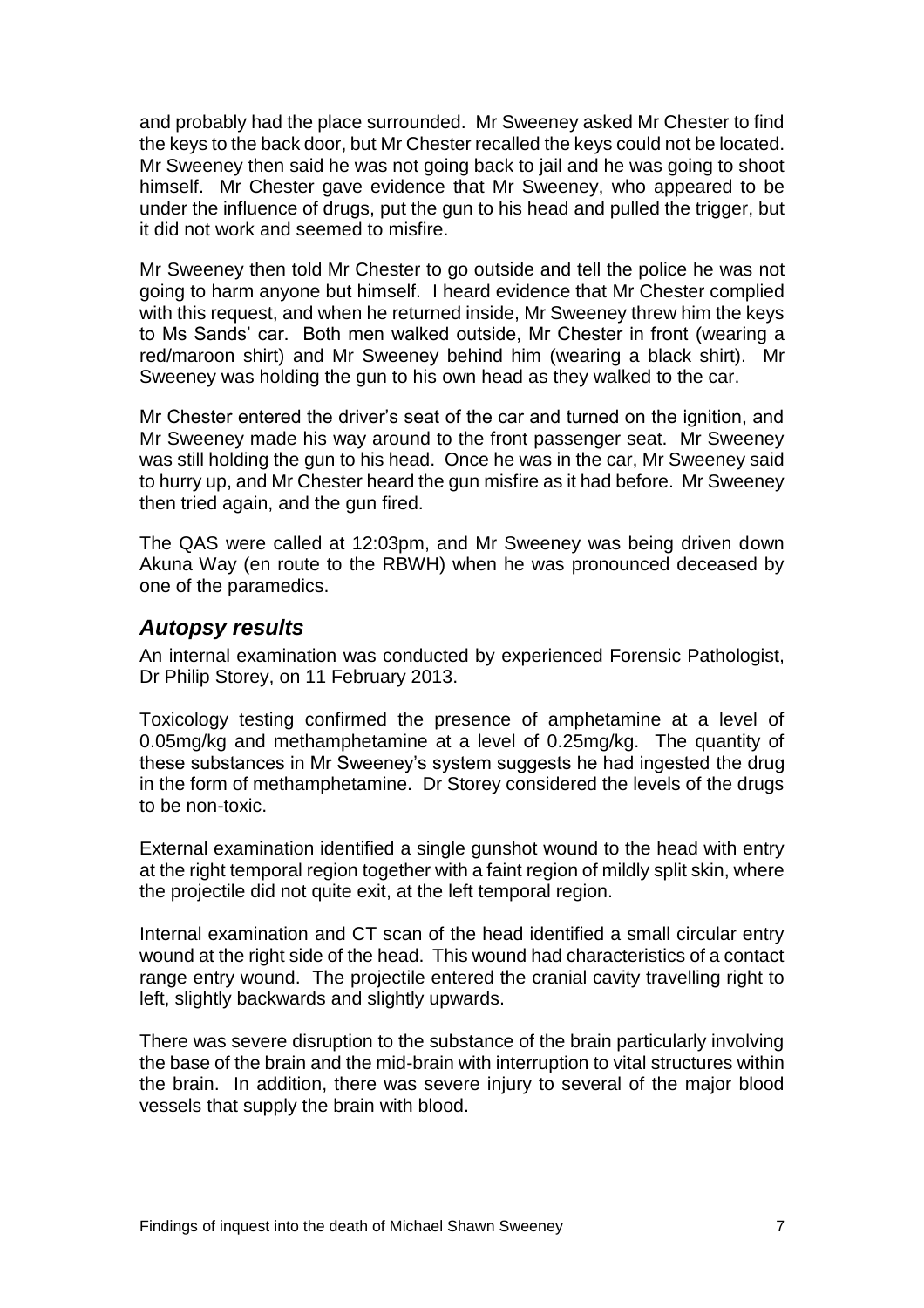The projectile lodged at the left side of the head, in the temporal region. It impacted against the skull resulting in a second defect in the skull bone. The projectile had insufficient energy to exit the body and halted beneath the skin.

The injuries were classified by Dr Storey as severe and immediately life threatening. The cause of death was determined as gunshot wound to the head.

#### <span id="page-9-0"></span>*The QPS response*

The ESC investigation revealed that, on 8 February 2013, police from Mango Hill Station, North Lakes were detailed the job, a code three response to a domestic disturbance at 14 Akuna Way, Mango Hill, following the receipt of a 000 call from a twelve year old juvenile male.

The child had explained to the police communications operator that his mother (Ms Sands) had a DVO against Mr Sweeney who had arrived at the house and would not leave. He stated Mr Sweeney has previously been violent towards his mother.

A short time later a second 000 call was received at police communications from Ms Vandenburg stating Mr Sweeney was there, he was violent and had a gun. She stated he had threatened to shoot himself in front of the children. As a result of the continued information being provided by Ms Vandenburg, the police response to the incident was upgraded to code two.

Numerous police units responded to the job, forming up at a staging point at the corner of Akuna Way and Freshwater Drive at Mango Hill.

As police arrived, neighbours in the near vicinity to 14 Akuna Way were directed by police back into their homes. Inner and outer cordons were being established in order to contain the situation and prevent both pedestrian and vehicular traffic from approaching the stronghold. Throughout the incident and lead up to Mr Sweeney taking his own life, Ms Vandenburg continued to provide information to police communications about Mr Sweeney's movements and behaviour. This information continually provided situational updates to the officers at the scene.

To assist me in determining the appropriateness of the police actions, I was taken to the various police training, relevant legislation and QPS policies and procedures. In particular, Chapter 14 of the Operational Procedures Manual (OPM) provides that police officers up to and including the rank of Senior Sergeant must undertake annual Operational Skills and Tactics (OST) training. This training includes the use of force options available to police and involves various role play scenarios. I am satisfied that each of the primary officers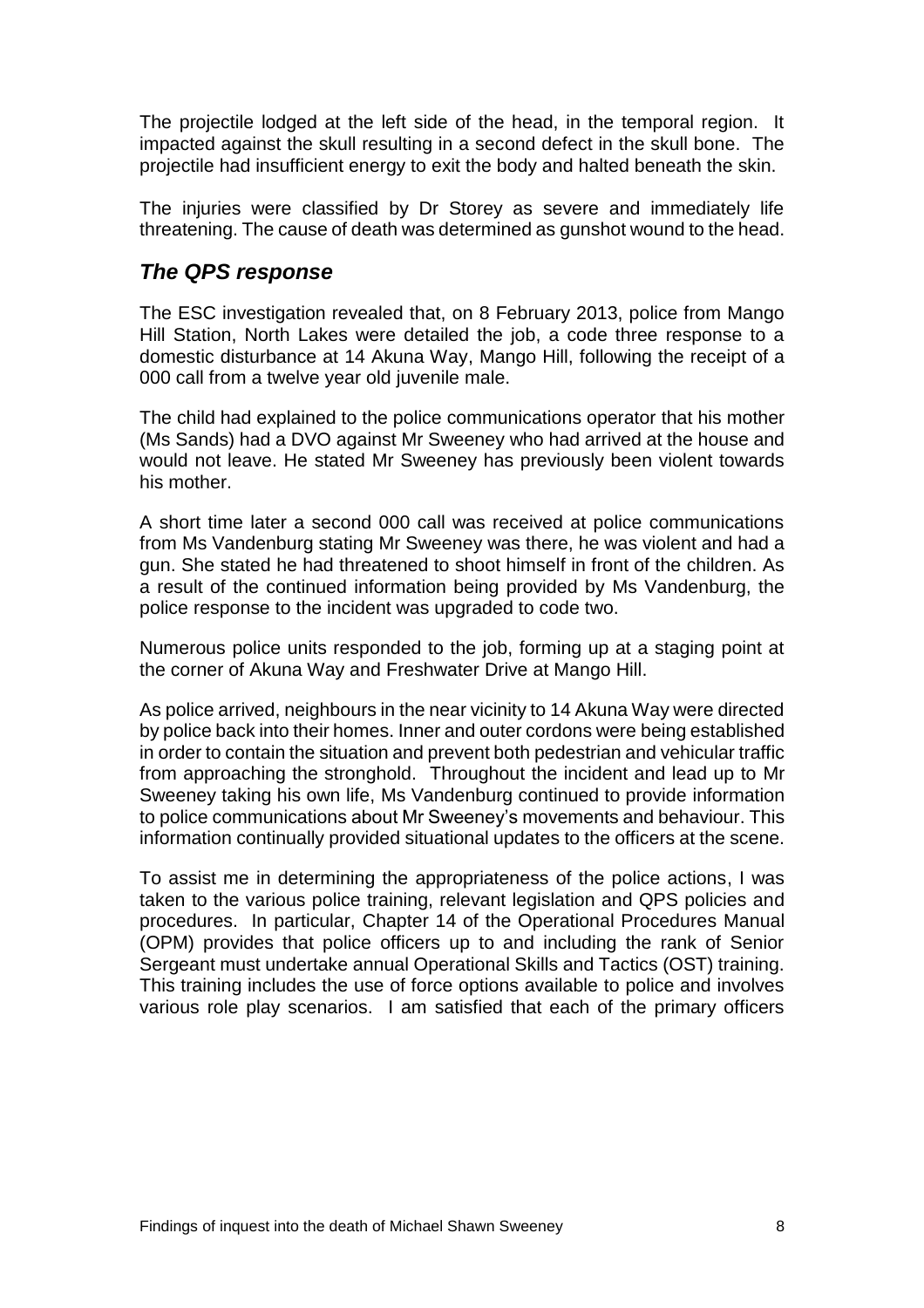involved in this incident were up-to-date with respect to this training requirement.

Chapter 14.3.2 of the OPM provides for a 'Situational use of Force Model' which is depicted in the image below:



The evidence before me confirms that the QPS has adopted a philosophy of 'Consider all Options and Practice Safety'. Police officers should consider all options available to them and all the circumstances of an incident when determining the most appropriate use of force option/s to be used.

Chapter 17.3.7 of the OPM contains the policy relating to tactically dangerous situations. It says:

*Tactically dangerous situations include: armed offenders involved in criminal activities, hijacking, terrorism, explosions, suspect devices, siege situations or crowd management incidents.* 

*When responding to tactically dangerous situations officers should consider the following issues:* 

*(i) safety:* 

*(a) conduct a risk assessment:* 

- *assess all situations with regard to any threat from any PERSON, OBJECT or PLACE;*
- *categorise the risk as either HIGH or UNKNOWN; and*
- *consider the Situational Use of Force Model and choose an appropriate option (see s. 14.3.2 8 : 'Situational Use of Force Model – 2009' of this Manual); and*

*(b) where appropriate, consider evacuating persons in the vicinity (see s. 17.4 9 : 'Evacuation' of this chapter);*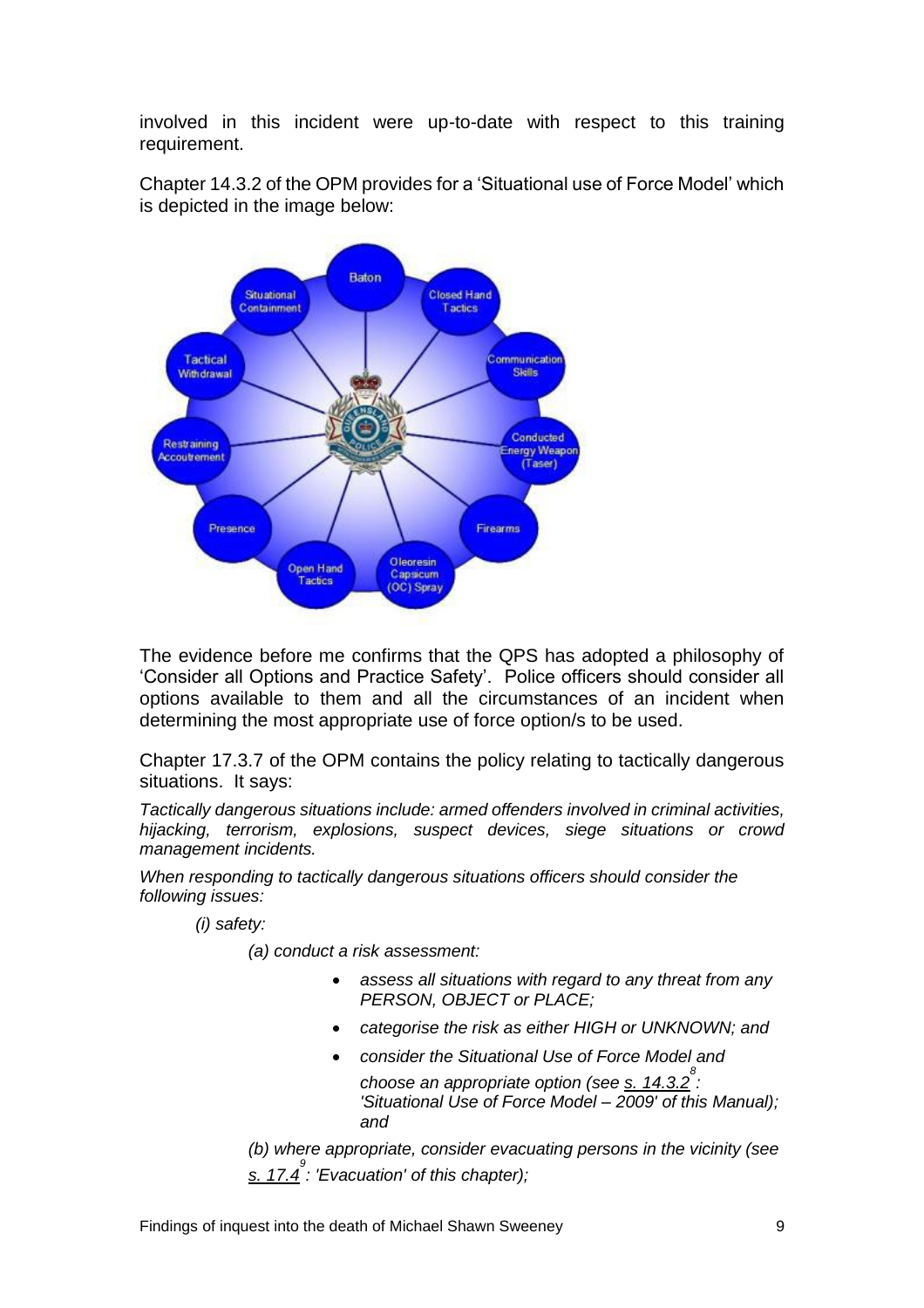*(ii) tactical:* 

*(a) establish inner and outer cordons in accordance with s. 2.4.9 10 : 'Guarding an incident scene' of this Manual;* 

*(b) where applicable notify:* 

- *the Special Emergency Response Team (see s. 2.19.13 11 : 'Special Emergency Response Team' of this Manual);*
- *negotiators (see s. 2.19.9 12 : 'Negotiators' of this Manual); and*
- *other emergency services including any requirement for a doctor, clergy or an interpreter, etc.*

In the lead up to Mr Sweeney's death, officers Bowden, McNamara and Deegan had made threat assessments and determined it was a tactically dangerous situation. There was a firearm and potential for death or grievous bodily harm. I heard evidence that Mr Sweeney was known to police as having knowledge of firearms and for the use of firearms, and this knowledge contributed to the threat assessments that were made. A warrant had also been issued for his return to prison.

During their interviews with ESC, all officers demonstrated a knowledge of section 17.3.7 of the OPM and were able to articulate reasoning behind their decisions. Once Mr Sweeney was seen to exit the house, Sergeant Bowden stated he believed it was time to challenge so he moved forward to do so.

Sergeant Bowden said he was on duty at the time of Mr Sweeney's 2008 offences and was aware of his propensity for violence. His aim on 8 February 2013 was to contain the situation. He had called for the Special Emergency Response Team to be engaged while he was en route to Akuna Way. He was concerned that if Mr Sweeney was permitted to leave the location, lives of others in the vicinity, including the apparent hostage, Mr Chester, would be at risk.

Police commenced to move towards the 'stronghold' and ultimately towards Mr Sweeney and Mr Chester in the driveway. As a result of the information they were receiving, they were of the belief that both males were going to get into the vehicle and attempt to leave. Evidence was heard regarding the potential hazards this would present for the surrounding area and community, and although wheel stingers were ready to be deployed, this was not a containment method that could be solely relied upon.

Sergeant Bowden was the primary officer with Senior Constable McNamara (with police dog 'Asco') behind him and Senior Sergeant Deegan following closely. A number of other uniformed officers and two plain clothed officers were in the group moving forward with the primary officers. Sergeant Bowden's evidence was that he was not aware Mr Chester had been dispatched earlier to signal that Mr Sweeney was not intent on harming anyone other than himself.

As the approach was made to the boundary of the residence, Sergeant Bowden and Senior Constable McNamara called on both Mr Sweeney and Mr Chester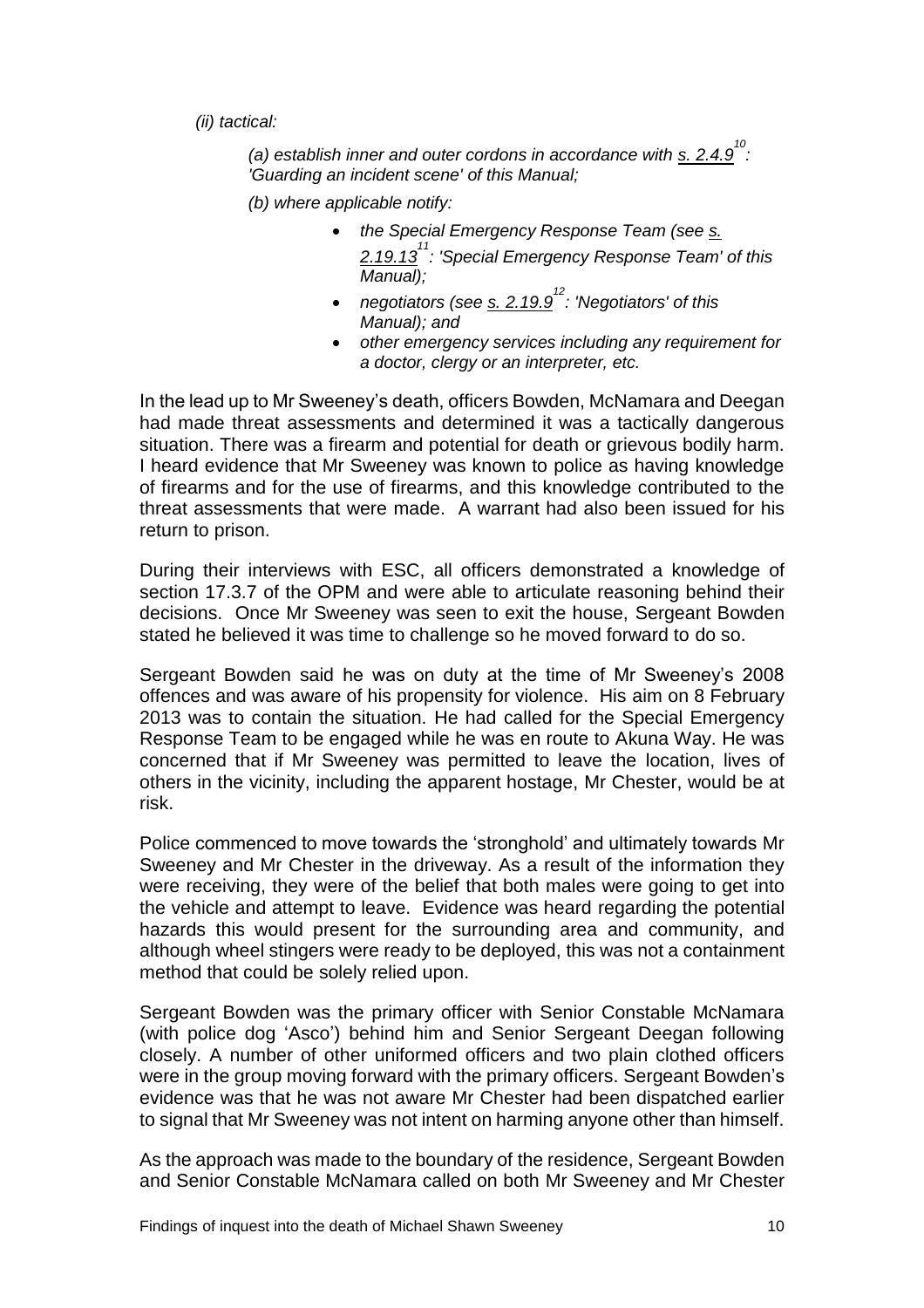and yelled at them to 'drop the gun, drop the gun'. They had their police firearms drawn, pointing directly at Mr Sweeney.

Mr Sweeney looked at the officers but continued to walk to the passenger side of the vehicle. He entered the vehicle and shut the door. Mr Sweeney then looked directly at Sergeant Bowden. He moved the gun from his left hand to his right hand and pressed it up against his right temple. Although he appeared to look at Sergeant Bowden, he did not comply with his instructions.

While approaching the driveway, a noise akin to a misfire was heard by Sergeant Bowden, along with a number of the other responding police and independent witnesses. Sergeant Bowden called on the males to get out of the vehicle. Mr Chester complied with this direction and lay onto the driveway where he was handcuffed by other police.

Sergeant Bowden was unaware the weapon had discharged. He continued to move to the front of the vehicle with the objective of securing Mr Sweeney. Senior Constable McNamara and Asco approached the vehicle from the rear.

It was confirmed at the inquest that the officers, who regularly worked together, triangulated. Sergeant Bowden's evidence was at the time he believed Mr Sweeney may have been 'playing possum' with him. He clarified that the reason he thought this was the earlier situation report from police communications that Mr Sweeney had tried to shoot himself inside the residence and the gun had misfired.

As Sergeant Bowden approached Mr Sweeney he could see the firearm in his hand with the finger still on the trigger. He said he still thought he may be shot at this time. He stated he then saw a trickle of blood coming down the right side of his head. Sergeant Bowden then opened the door and it was at this time he could see a considerable amount of blood coming out of Mr Sweeney's head and had the immediate thought of obtaining first aid. He and other officers pulled Mr Sweeney from the car and commenced first aid. They were relieved by QAS paramedics a short time later.

The actions of police were corroborated by the versions supplied by many neighbours. I heard evidence via telephone from Gary Blizzard who was in the residence directly across from where the incident occurred. He had an unobstructed view of the front yard and the vehicle in which Mr Sweeney died. Mr Blizzard confirmed that the police were 4-5m away from the car and Mr Sweeney when the shot was fired, and that they could be clearly heard to yell 'get out of the car' and 'drop the gun' on multiple occasions.

The ESC investigation concluded that the actions of each of the officers would meet the expectations of the community with respect to preserving the peace and keeping the community safe.

No evidence was heard at the inquest to indicate that the police responded in any way but in accordance with QPS policy and procedure. Each of the primary officers was asked whether there was any other way of dealing with Mr Sweeney on the day. Each officer confirmed that because of the presence of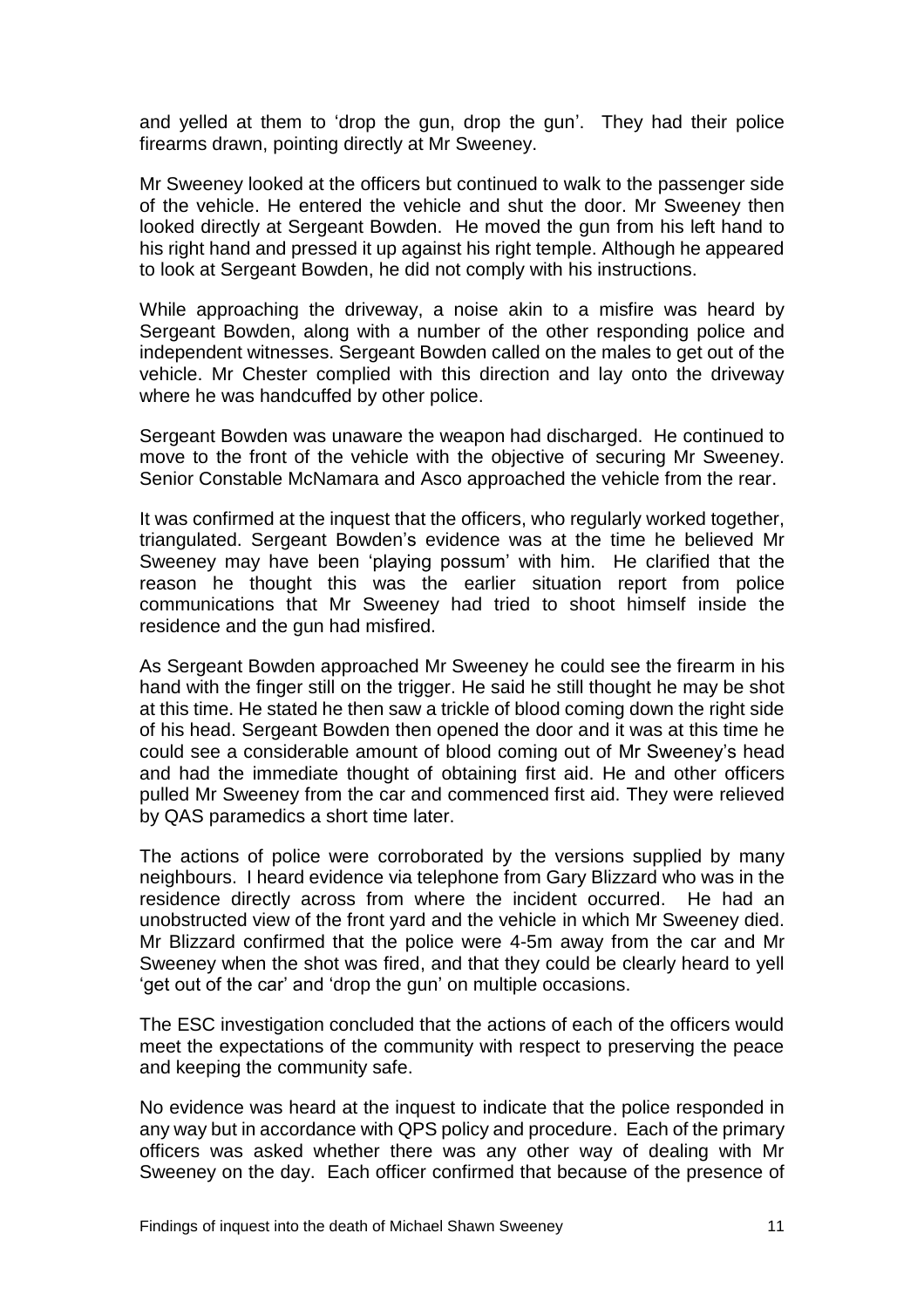the firearm, the response to challenge Mr Sweeney by using their own firearms was the only option.

The evidence confirmed that the doors to the car were shut, and the windows were closed. Given this and the fact that Mr Sweeney was armed with a gun, as well as the distance each of the officers were from the car when Mr Sweeney shot himself, other methods of force such as Tasers were not an option.

#### <span id="page-13-0"></span>*Adequacy of Ethical Standards Command investigation*

The ESC investigation found that once Mr Sweeney and Mr Chester exited the house and were getting into the vehicle, Sergeant Bowden made the tactical decision to move forward towards the vehicle with Senior Constable McNamara behind him, with Senior Sergeant Deegan following behind. The officers were approximately 7-10m away from the vehicle, on the front lawn, when the gun went off.

In the days following Mr Sweeney's death, Inspector Frieberg attended to the photographing of Mr Sweeney's property, at which time she located a handwritten note in his bag. The note was dated 3 February 2013 and addressed to Ms Sands. It essentially outlined how Mr Sweeney felt about Ms Sands and William. It described his own pain and indicated that he was never going back to prison and would rather be dead.

The investigation covered relevant sections of the OPM. All police witnesses were interviewed with respect to their knowledge and application of the relevant sections. Each of the police officers was separated after the incident and tested for drugs and alcohol and interviewed in the company of a police union representative. None of the officers involved was able to identify anything that could have been done differently, or in a better way.

The investigation concluded that Mr Sweeney was determined to end his life, as he had made up his mind he was not going to return to prison. There was no evidence implicating any other person as being directly involved in the death. There was no evidence that any of the police officers involved acted inappropriately or contrary to QPS policy or training.

### <span id="page-13-1"></span>**Conclusions**

I conclude that Mr Sweeney died from a self-inflicted gunshot wound to the head. I find that none of the police officers or other witnesses at 14 Akuna Way, Mango Hill caused or contributed to his death in any way.

I am satisfied the actions and decisions made by the attending police officers in the immediate lead up to Mr Sweeney's death were appropriate and timely. Mr Sweeney's death could not have reasonably been prevented by the attending officers.

I am satisfied that the investigation conducted into Mr Sweeney's death by the ESC was appropriate, thorough, and covered all relevant areas of investigation. I am satisfied that the protocols established to investigate deaths in custody in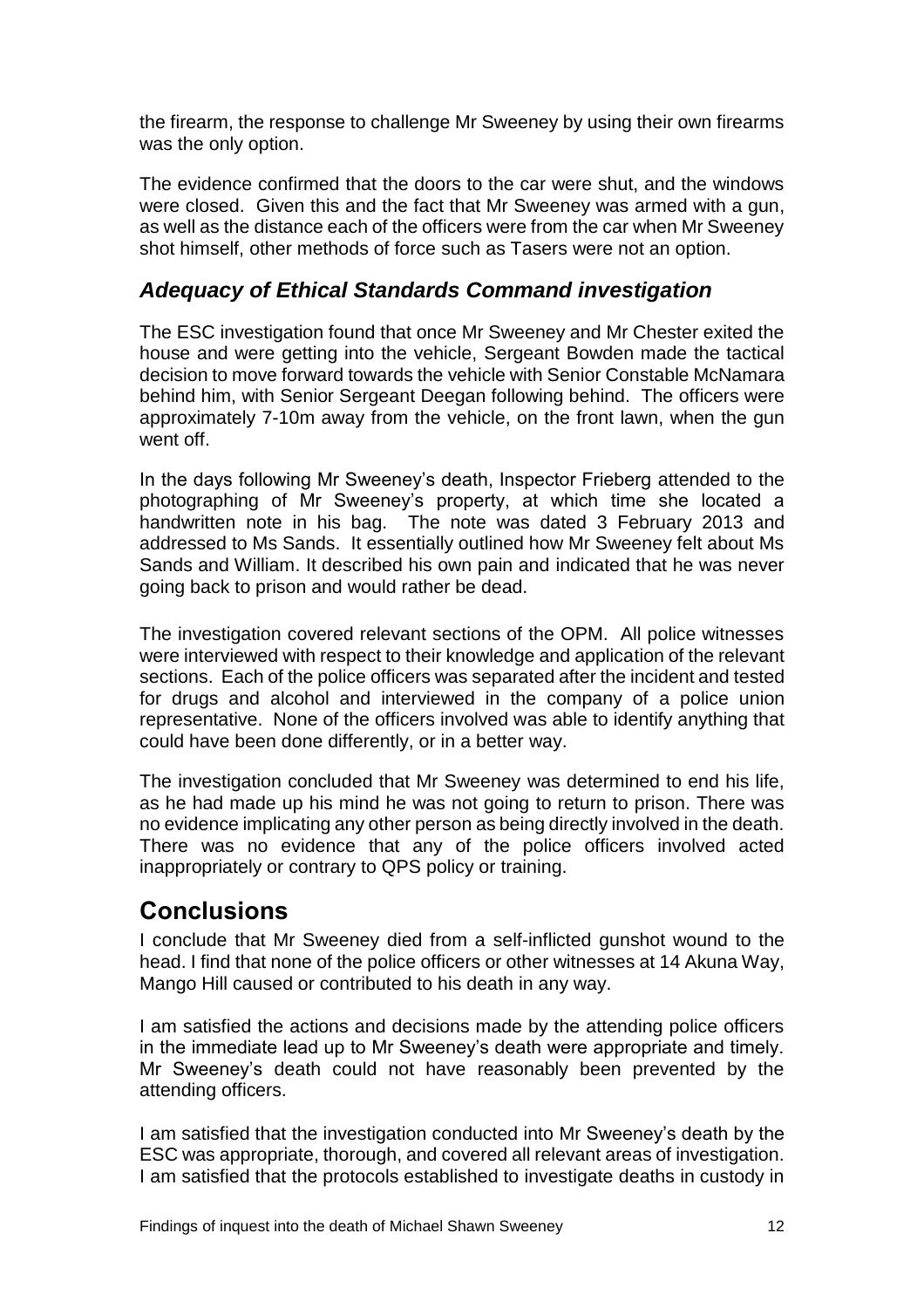accordance with the *Coroners Act 2003*, and Queensland Police Operational Procedures Manual were complied with.

### <span id="page-14-0"></span>**Findings required by s. 45**

I am required to find, as far as is possible, the medical cause of death, who the deceased person was and when, where and how he came by his death. As a result of considering all the material contained in the exhibits, I am able to make the following findings:

|                  | <b>Identity of the deceased</b> – The deceased person was Michael Shawn<br>Sweeney.                                                                                                                                                                                                                                                      |
|------------------|------------------------------------------------------------------------------------------------------------------------------------------------------------------------------------------------------------------------------------------------------------------------------------------------------------------------------------------|
| How he died -    | Mr Sweeney died from an intentional self-<br>inflicted gunshot wound to the head. The<br>death occurred after he went to his ex-<br>partner's residence in contravention of a<br>Domestic Violence Order and while he was on<br>parole. He shot himself in the presence of a<br>witness while<br>police officers<br>were<br>approaching. |
| Place of death - | He died at Akuna Way, Mango Hill in the State<br>of Queensland.                                                                                                                                                                                                                                                                          |
| Date of death –  | He died on 8 February 2013.                                                                                                                                                                                                                                                                                                              |
| Cause of death - | Mr Sweeney died from a gunshot wound to the<br>head.                                                                                                                                                                                                                                                                                     |

#### <span id="page-14-1"></span>*Comments and recommendations*

Section 46, insofar as it is relevant to this matter, provides that a coroner may comment on anything connected with a death that relates to public health or safety, the administration of justice or ways to prevent deaths from happening in similar circumstances in the future.

It has been said by the former New South Wales State Coroner<sup>1</sup> that the purposes of an inquest into a death during the course of police operations are to fully examine the circumstances of any death in which police have been involved to enable the public, the relatives and the Police Service to become aware of the circumstances. He noted that in most cases there will be no grounds for criticism, but in all cases the conduct of involved officers and/or the relevant department will have been thoroughly reviewed, including the quality of the post-death investigation.

 $\overline{a}$ 

<sup>&</sup>lt;sup>1</sup> Waller's Coronial Law & Practice in New South Wales  $4<sup>th</sup>$  Edition, page 106